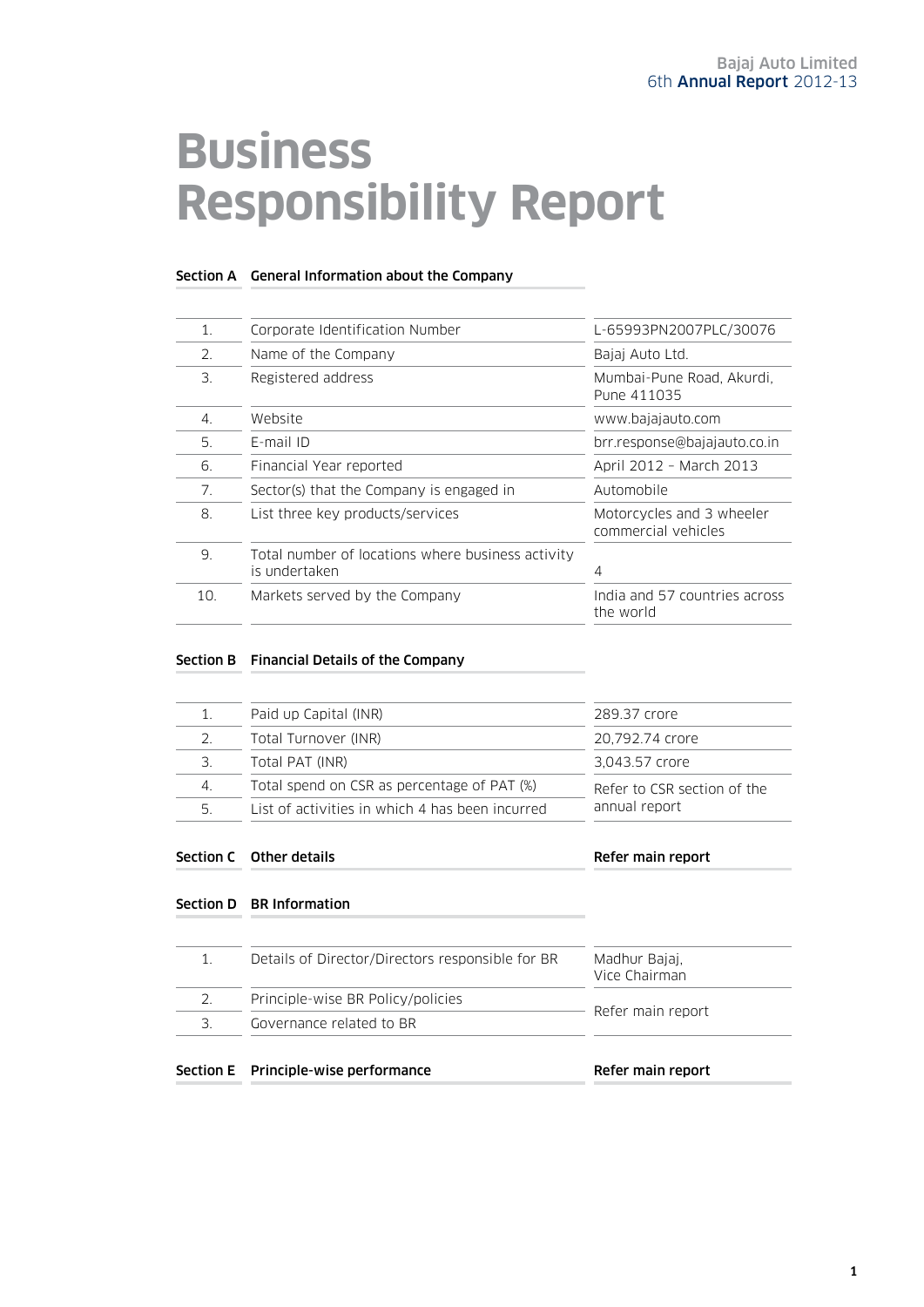### 1. Preamble

Bajaj Auto Ltd. (BAL) presents its first Business Responsibility Report (BRR) for the financial year 2012-13, as per the framework suggested by the Securities and Exchange Board of India (SEBI) in its circular of August 2012.1

With presence in the sports and commuter motorcycle segments and the commercial vehicle segment through key product lines of Pulsar, Discover, Boxer and RE (3 wheeler), BAL serves the Indian markets through its 791 dealers spanning the expanse of the country. The manufacturing units are located in the Industrial estates of Waluj (Aurangabad) and Chakan (Pune) in Maharashtra and Pantnagar in Uttarakhand.

BAL exports to 57 countries across Latin America, Africa, South Asia, Middle East and Europe. In the export markets, BAL has a network of dealers and distributors for assembly, sales, marketing and service.

BAL's subsidiaries do not directly participate with BR initiatives of the Company. But, technological and other best practices are shared between the companies and its subsidiaries.

### 2. Ethics, transparency and accountability

Matters of ethical conduct, transparency and accountability are fundamental to the way BAL conducts business. A culture of integrity and ethics is fostered throughout the Company by strong set of policies and guidelines as detailed below. BAL is an industry partner in the Partnership Against Corruption Initiative (PACI) of the World Economic Forum.

BAL introduced a Code of Conduct (CoC), effective April 2009, applicable to all its employees as a part of their service conditions. The Integrity norms of the CoC cover aspects of avoidance of bribes, availing of favours/gifts from business associates, fraud and insider trading. BAL provides every employee a copy of the Code during induction into the Company and it is also available on the "Employee Self Service" portal on the intranet.

BAL has a separate Code of Conduct for Directors and Members of Senior Management, approved by the Board at its meeting on 30 January 2008 that is published online.<sup>2</sup> It specifies that the 'Directors and senior managers shall observe the highest standards of ethical conduct and integrity and shall work to the best of their ability and judgment'. A declaration affirming the compliance of all directors and senior management to this Code is given by the Managing Director annually and is communicated to all shareholders in the annual report.

The CoC outlines a Grievance Redressal Policy and a Whistle Blower Policy for individuals to report grievances and instances of violations of the norms of the Code. An Enforcement Committee is constituted with senior management personnel to investigate the complaints and grievances received through the whistle blower channel. BAL's Internal Audit function also covers Code related aspects of corruption and insider trading risks amongst others. In FY2013, no complaints were received through the Whistle Blower channel at BAL.

# 3. Product life-cycle sustainability

As an automobile manufacturer, BAL is cognizant of the importance of focus on life cycle sustainability of its products. Outlined below are the several measures BAL has taken to ensure safety, resource efficiency and responsible use of its products at every life-cycle stage from sourcing of raw materials to disposal by partnering with the various stakeholders along its value chain. All manufacturing plants of BAL are OHSAS 18001 and ISO 14001 certified.

### Reducing environmental impact:

a. Fuel efficiency: The 'Discover 100' model has achieved fuel efficiency of 90.3 km/l. This is a 22% improvement achieved in less than 4 years over another model of similar capacity engine.

<sup>1</sup> Readers may kindly address their queries or feedback on the content of the report to brr.response@bajajauto.co.in.

<sup>2</sup> Available on http://www.bajajauto.com/bajaj\_investor\_code\_of\_conduct.asp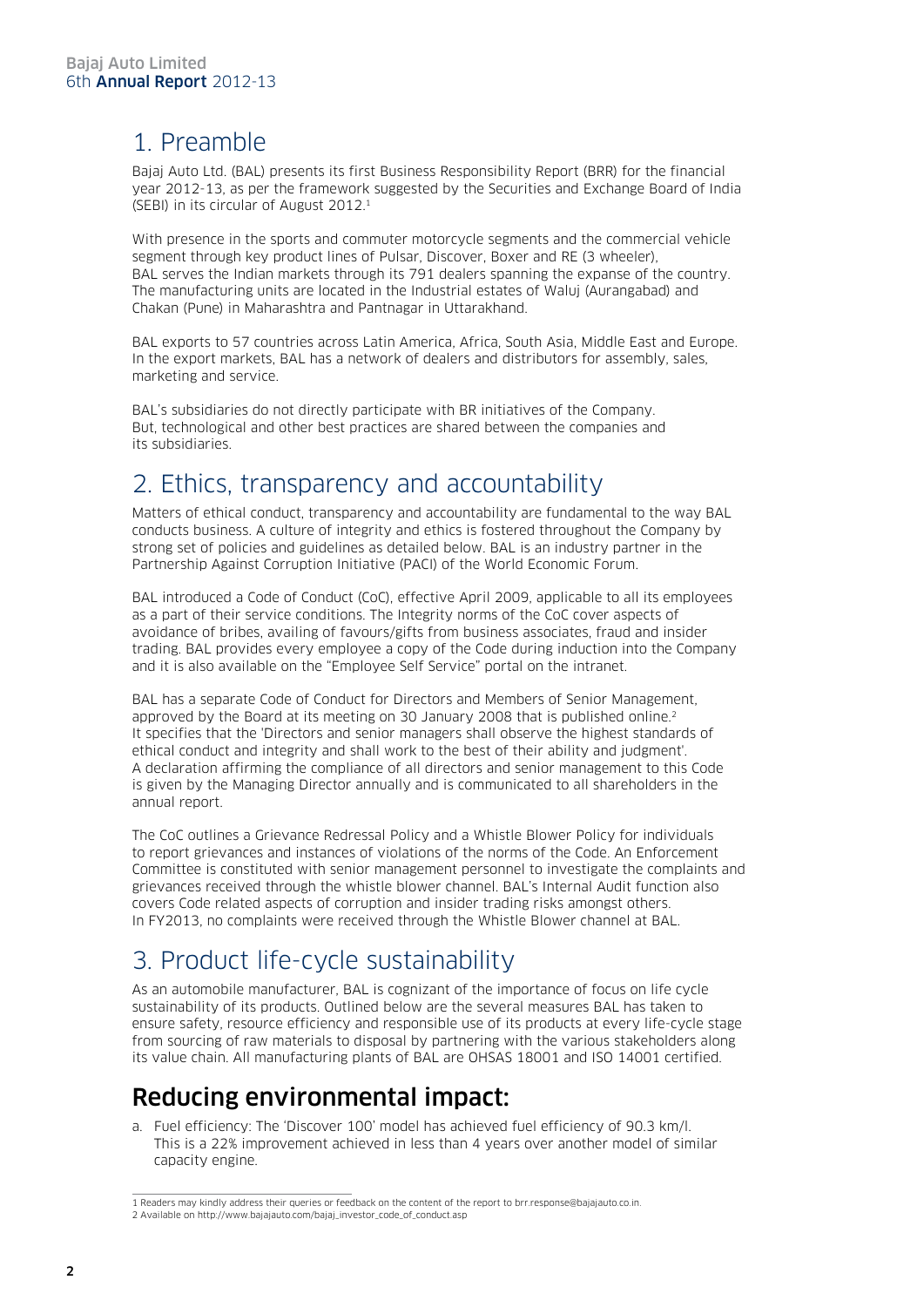- b. Improved engine oil: In January 2010, BAL introduced the Bajaj Genuine Oil, "Bajaj DTSi-10,000" for all its 4-stroke motorcycles. With this newly developed product, the consumption of engine oil halved, from requiring replacement once every 5,000 km to once every 10,000 km. Since then, BAL has so far sold 10,785 kilo liters of Bajaj Genuine Oil to consumers since its launch in 2009-10, thereby saving an equivalent quantity of oil during the product use.
- c. Power to weight ratio: High strength material and plastics are used alongside design process and analysis to optimise vehicle weight and strength. As an example, the new Pulsar 200 NS has a 20% improved power to weight ratio compared to Pulsar 220. Lighter vehicles consume less fuel reducing environmental impact.

One of the environmental impacts from vehicle use is emissions. The regulatory norms on emissions are becoming increasingly stringent. BAL's vehicles are compliant with the current BS III norms in India.

### Sourcing:

In 2007, BAL formed its vendor association Bajaj Auto Vendor Association (BAVA) with an objective to facilitate prevention of interface losses between vendors and BAL. It is the first-of-its-kind in the automobile manufacturing industry in India. The other objective of forming the BAVA is enabling vendor improvement activities steered through BAVA management and executive committees. As of 31 March 2013, 130 out of total 211 vendor groups are part of BAVA.

To further BAVA initiatives, BAL adopted a Green Purchasing Policy endorsed by the Head of Purchase. The policy declares BAL's commitment to conservation of energy, water and environment across its supply chain and states that the Company will endeavor to source its parts from vendors that adopt environment friendly technologies.

Following the policy, BAL has worked with BAVA to develop a road map for green procurement. The road map specifies targets against environmental parameters such as ISO/OHSAS certification, Greenery plantation, reducing consumption of power (electrical energy), reduction in water consumption, recycling and reducing packaging material. BAL helps identify external consultant to guide vendors for improvements in these areas and seeks disclosures from BAVA members on their performance. So far, 55 vendors have been certified. From the various initiatives adopted by the vendors, the casting vendor cluster has projected a savings potential of 33,02,470 kWh in a year.

BAL supports its vendors for continuous improvements on quality, cost and delivery performance in the following ways:

- 1. Direct assistance by deploying BAL engineers at vendor plants to identify gaps, carry out improvement and monitor the same till sustenance is achieved and transferred to vendor.
- 2. Specific training programs on Total Productive Maintenance (TPM) implementation for vendor plant managers at BAL plant and to vendor front line workers for skill and knowledge improvement at BAL Technology Centre.
- 3. BAVA forums to provide guidance on preventing interface losses and promote improvement culture among small cluster groups.
- 4. Extending services of BAL employed Industry/Process Experts for Non-Proprietary category.
- 5. Assisting Automation Projects in Non-Proprietary category, which also has reduced their dependency on skilled manpower.

By working with vendors to develop capability, BAL benefits as the improved technologies are developed with the existing vendors at better cost efficiencies. The benefits are dual – the vendors are enabled access to global markets, with upgraded technology. BAL promotes BAVA members to adopt TPM way of working and encourages their tier 1 vendors to extend the TPM way to tier 2 vendors as well. The TPM policy commits to continuous improvement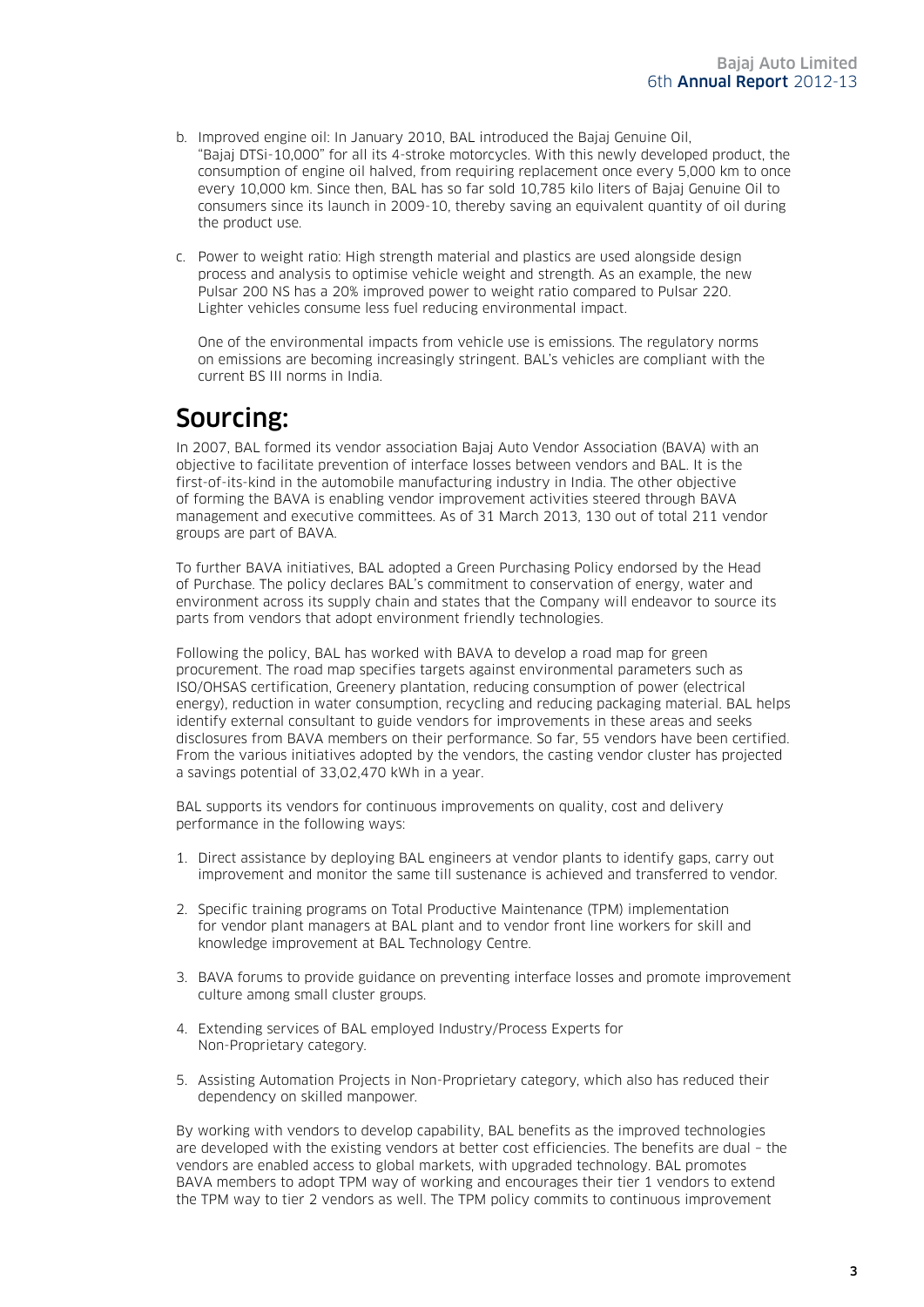In the operations of BAL and its partners demonstrating the responsibility of BAL across its value chain.

In FY2013, 95.7% of the total supplier value of BAL was from procurement within India. Taking the unique cluster concept, in the Pantnagar plant, 17 of BAL's key vendors are situated around the unit within 1.5 km of the plant. The transportation footprint in BAL's supply chain is greatly reduced and economic development is created through increased local sourcing. This is therefore an important aspect of sustainable sourcing.

Of the non-hazardous solid waste generated by BAL, as much as 97.8% is recyclable. Of this, a portion of the canteen waste is utilised in biogas production at Akurdi, and the rest of the waste is sent to waste disposal contractors or authorised resellers. The hazardous wastes are disposed as per the Pollution Control Board norms.

### 4. Employees' well-being

In line with its growth plans, BAL's permanent workforce grew from 7,557 as on 31 March 2011 to 8036 as of 31 March 2013. Of this, 51 are women. In the same period, the number of associated workforce including trainees, apprentices and contract employees went up from 564 to 877. The count of differently-abled employees stands at 25 as on 31 March 2013. At all locations of operation of BAL, there are worker unions recognised by the management. 63.8% of BAL permanent employees are unionised.

High-performance culture in BAL is enabled by its performance management system that ensures objective goal setting, quarterly evaluation, transparent rewards and constructive feedback. The quarterly performance appraisal system that covers a fifth of its permanent employees ensures alignment of goals across functions and rewards high performers every quarter. All employees are covered under the annual performance appraisal that takes into account both quantitative and qualitative parameters. The objectivity, transparency and fairness of the process is ensured by the heads of each function along with the Human Resources department and Managing Director.

Human Resource Development at BAL is aligned to its strategy of differentiation and continuous improvement. A structured approach to skill and competence upgradation of employees has been put in place. Training is imparted through a variety of approaches that include class-room, on-the-job and outbound training, as well as employee tours to other manufacturing facilities. BAL imparts several aspects of safety training to all new employees at induction. As of 31 March 2013, from the permanent workforce, 41.8% received training. Further, 70.6% of BAL's permanent women employees and 5% of the employees with disabilities received training in FY2013. There were no complaints relating to child labour, forced labour, involuntary labour and sexual harassment in FY2012 and FY2013, and pending as of end FY2013.

Employee care is a key priority in BAL and HR policies are periodically reviewed and benchmarked. This year, the travel policy was revised with a view to ensuring employee comfort, safety and productivity while being on outstation tours. The hospitalisation policy has been comprehensively reviewed, resulting in the new Hospitalisation Benefit Scheme effective April 2013. A higher level of employee engagement has resulted in significantly lower levels of attrition in FY2013.

### 5. Stakeholder engagement

Community has always been considered an integral stakeholder by the Bajaj Group. Through the Bajaj Group's Public Charitable Trusts (over 40 in number), the Bajaj Group Companies contribute towards community development by working together with the weaker sections of society to achieve growth and development.

BAL is a signatory to CII's Affirmative Action for the Scheduled Castes and Scheduled Tribes communities. This is a voluntary commitment to support the Indian Government and civil society in an endeavor to ensure equal opportunity to all. As a part of this subscription, BAL has adopted a Code of Conduct for Affirmative Action since 2006. As per this Code, in case of equal business offers, the Company will select a business partner belonging to a socially disadvantaged section of society.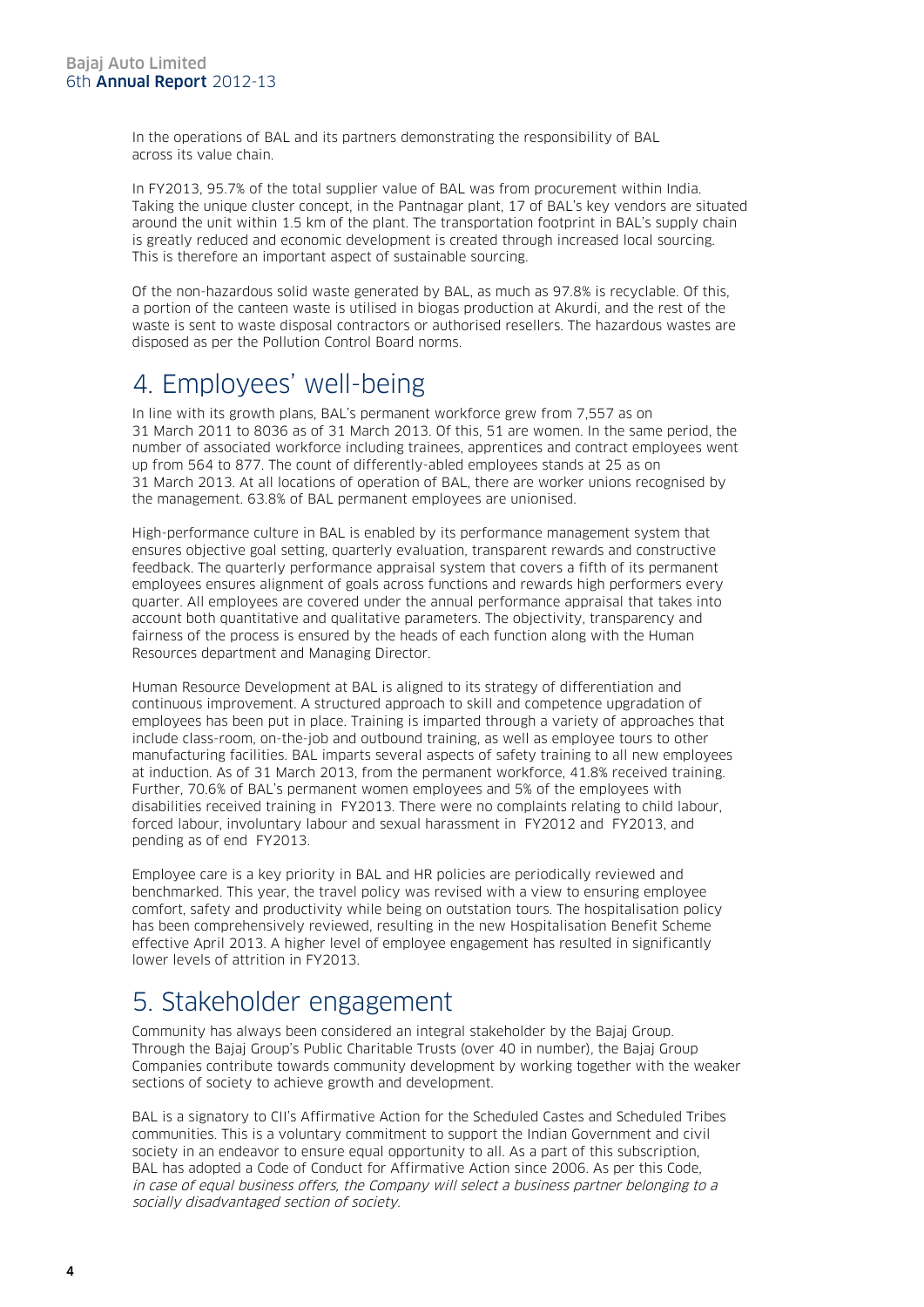BAL promotes inclusive growth by employing disadvantaged/minority applicants through a variety of provisions during recruitment. The recruitment numbers in support of this practice is provided below:

| Employee category                         | Permanent<br>employees | Temporary<br>employees<br>(including trainees)<br>and contract<br>employees) |
|-------------------------------------------|------------------------|------------------------------------------------------------------------------|
| Total recruitment in FY2013               | 684                    | 1,347                                                                        |
| Number of female employees                | 11                     | 100                                                                          |
| Number from Other Backward Classes (OBCs) | 177                    | 378                                                                          |
| Number from Scheduled Tribes (STs)        | 10                     | 25                                                                           |
| Number from Scheduled Castes (SCs)        | 37                     | 125                                                                          |
|                                           |                        |                                                                              |

BAL has set up an Anti-Retroviral Treatment centre (ART) for treatment of patients with HIV/AIDS in the Yeshwantrao Chavan Municipal Hospital in Pimpri as a part of the tripartite agreement of the National AIDS Control Organisation, CII and BAL. This centre is managed by BAL's employees, and has become one of the largest such centres run by an industry, with over 3900 registered patients. The centre has been recognised as one of the best ART centres in India, owing to the quality healthcare and group counseling facilities.

In 2012, BAL initiated a structured stakeholder engagement for the purpose of the business responsibility reporting. As a first step, senior representatives from internal functions were engaged through an awareness workshop. Following this workshop, representatives were asked to identify key stakeholders to each of their functions. From this process, key stakeholders to BAL were systematically identified. These emerged to be customers, shareholders, employees, suppliers and dealers

As mandated by listing agreements, all shareholders receive communication on the Company's performance through the annual report. The Board of Directors meets quarterly or at defined periodicity with the management. The Board also reviews the 'Compliance Reports' for all legal requirements that are submitted by the Management. The legal compliances and conformance to the clauses in the listing agreement are declared and communicated through BAL's annual report. Shareholders can reach out to the Board and the Company through the Shareholders' and Investors' Committee.

The management of BAL convenes regularly through meetings of the Corporate Management Committee, Business Review Committee and Brand Management Committee for reviews, strategy, product plans and launches throughout the financial year. Key information such as Company strategy and focus areas are disseminated to the employees through Communication meets, conducted twice yearly.

### 6. Human rights

BAL complies with all laws and regulations of the land. Legal compliance report is placed before the Board on a quarterly basis. Furthering this, BAL has signed the 'Pledge to Fight HIV Discrimination and Stigma' of the Global Business Coalition on HIV/AIDS, Tuberculosis and Malaria as a commitment to fight the discrimination and stigma at the BAL workplace. BAL does not condone discrimination of any form at the workplace. No complaints on violation of Human Rights were received during the financial year.

There were no complaints relating to child labour, forced labour, involuntary labour and sexual harassment in FY2012 and FY2013.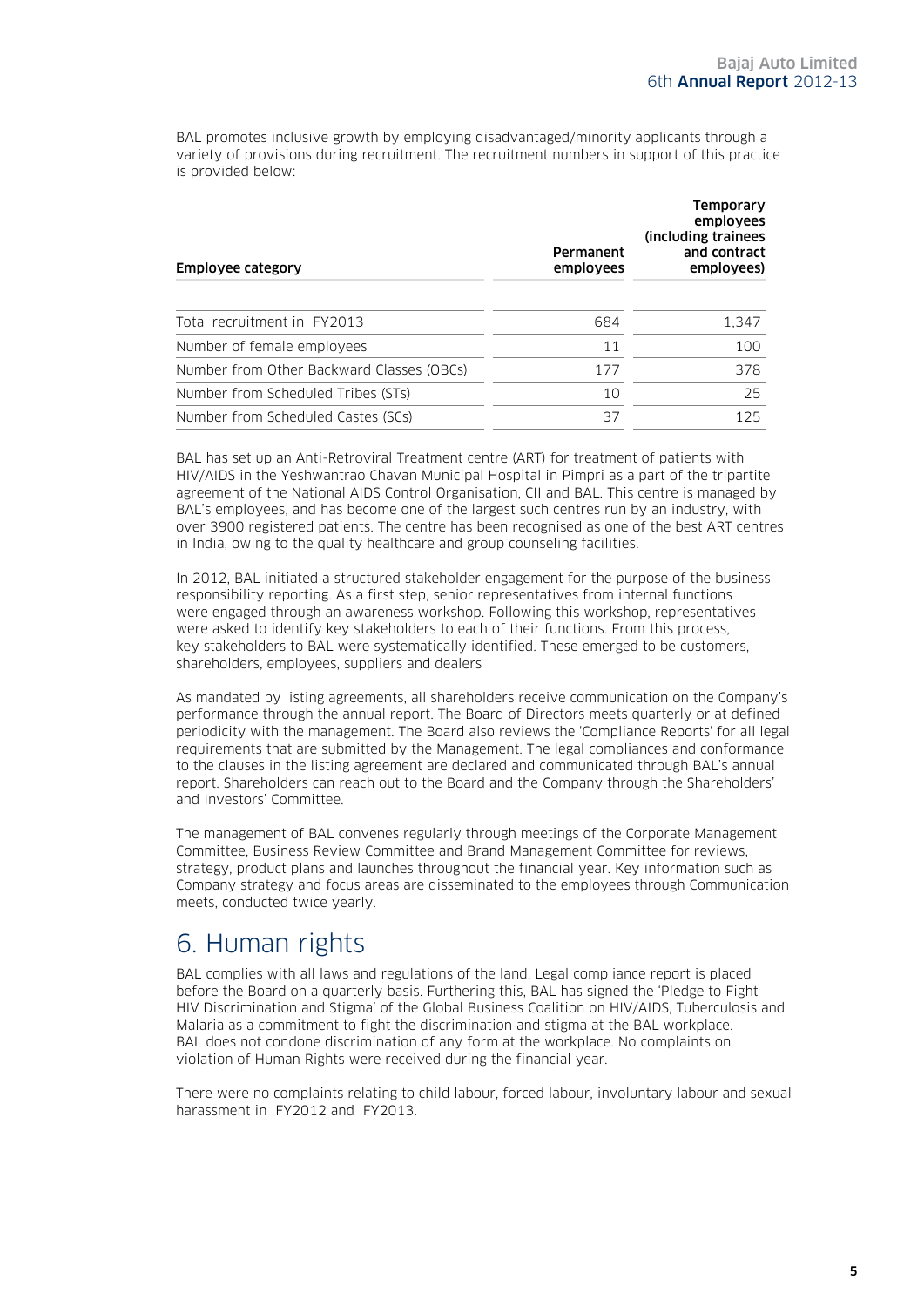# 7. Environment

BAL has adopted the concept of TPM<sup>3</sup> to build and continuously improve its core competencies. For all plants, TPM audits are conducted by external experts regularly. Currently, all plants have received the TPM Excellence Award. In addition, Chakan and Waluj plants have also received the Award for Excellence in Consistent TPM Commitment from JIPM, Japan. Through the TPM initiative, all plants have made significant progress towards lean manufacturing.

The CoC covers aspects of reducing negative impact on the environment, eliminating waste and conserving resources. The Safety Health and Environment Policy<sup>4</sup> endorses 'minimising generation of waste and conserving resources through better technology and practices for prevention of pollution.' By conducting in an environmentally conscious and responsible manner, the Company is making efforts to tackle the larger environmental issues. The Green Purchasing Policy and the TPM way of working extend environmental consciousness and improved efficiency respectively to the supply chain. All BAVA members are to plant two trees per employee every year.

BAL procures wind power from Bajaj Finserv Ltd., which helps in optimum utilisation of energy and to achieve sustainable environment. At Akurdi, biogas from canteen waste is used as a fuel for canteen operations.

In recognition that water is an important resource and is becoming increasingly scarce, BAL has focused on water conservation, reuse and recycle at all its plants. Through continuous improvements, water consumption reduction has been achieved from 6500  $\mathrm{m}^3$  per day in 1992-93 to 2200 m<sup>3</sup> per day as of this year.

Some of the other initiatives taken up at Waluj and Chakan to reduce water usage in the last two years include replacement of underground water line to above ground and change to water saving taps in office blocks and canteens.

The emissions and waste generated from the plants are within the consent limits as per Pollution Control Board. No show-cause or other notice or summons or any other document has been served on BAL by a Government authority, Tribunal or Court or any other party during FY2013.

### 8. Policy advocacy

BAL has representation in national and international industry and trade associations. BAL actively participates in putting forth its views on new standards or regulatory developments pertaining to the automotive manufacturing industry as well as industry at large, broadly in areas concerning Economic reforms, Best business practices, Corporate Governance, Corporate Social Responsibilities, etc. Some of the trade/business associations where BAL is a member are listed below.

#### All India Management Association Labour Law Practitioners Association Business and Community Foundation Mahratta Chamber of Commerce Industries and Agriculture Confederation of Indian Industries (CII) Institute of Quality National Safety Council Commonwealth Business Council **Commonwealth** Business Council Confederation of Indian Industry Society of Indian Automobile Manufacturers' Association EEPC India The Advertising Standards Council of India Federation of Indian Export Organisations World Economic Forum, Geneva Forum of Free Enterprise Waluj Industries Association, Aurangabad Chamber of Marathwada Industries and Agriculture, Aurangabad.

#### Key associations:

<sup>3</sup> Available online on http://www.bajajauto.com/bajaj\_corporate\_key\_policies.asp

<sup>4</sup> Available online on http://www.bajajauto.com/bajaj\_corporate\_key\_policies.asp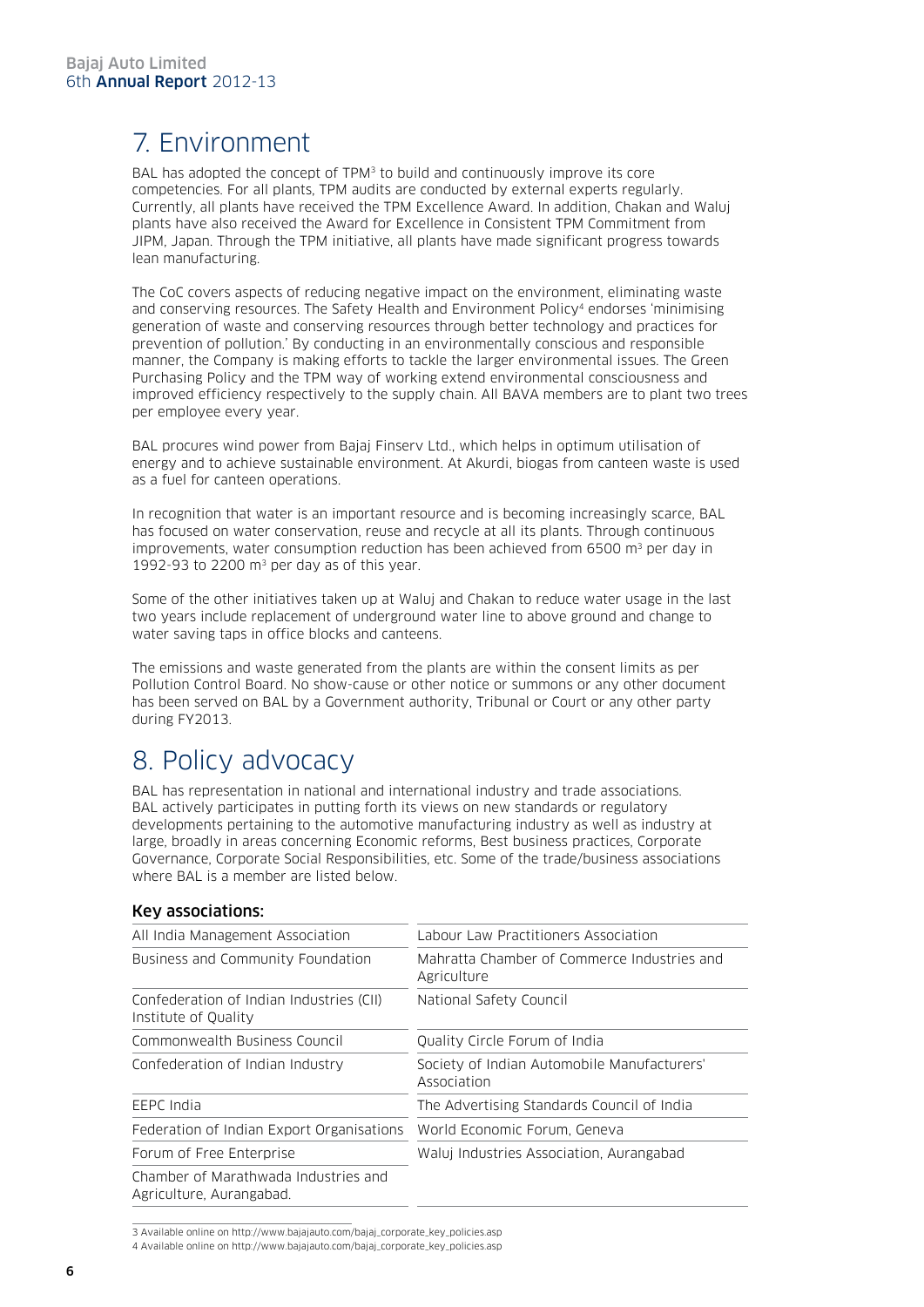## 9. Inclusive growth

In going 'Beyond Profits', the social and welfare objectives of the Bajaj Group are being fulfilled through the Trusts and Foundations (over 40 in number) established by the Group. The Trusts and Foundations are key stakeholders of BAL. The activities carried out are in the areas of education, health, women empowerment, self-reliance, rural development and environment & natural resources.

The guiding philosophy is primarily to assist the disadvantaged in a way such that capacity is built for self-reliance and sustenance. All activities therefore are carried out with an objective to enable sustainable development.

A comprehensive publication "Beyond Profits" covering the various community development activities of BAL and the Bajaj Group is available on http://www.jamnalalbajajfoundation. org/the foundation/beyond profits. The key contributions by Bajaj Group impacting the said principle of 'inclusive growth and equitable development' are given below –

#### 1. Enabling social and economic growth through its operations

BAL has contributed to the local economic growth by operating profitably. The tax from BAL is a significant source of income to the local Gram Panchayat. The sizeable and consistent contribution by way of taxes has enabled the Panchayats/Municipal Corporations to not only pay the basic infrastructure bills but also take up significant infrastructure development projects such as sanitation and roads.

#### 2. Jankidevi Bajaj Gram Vikas Sanstha (JBGVS)

JBGVS acts as a catalyst for the participation of rural community in improving their quality of life, eliminating poverty, empowering women, development of human and natural resources, and promoting ecological balance. As of now, JBGVS works in 41 villages in Pune, 13 in Aurangabad, 10 in Wardha and 11 villages in Sikar, Rajasthan. The BAL plants work closely with the Jankidevi Bajaj Gram Vikas Sanstha (JBGVS) towards sustainable development of villages in the area. An impact assessment study in villages across Aurangabad and Pune district was taken up by BAL recently. The Trust not only aids in women empowerment by training women to use advanced technology for food grain storage but also helps in securing loans for women.

#### 3. Medical facilities to the Marathwada region

Kamalnayan Bajaj Hospital in Aurangabad is one of the few leading healthcare providers in the Marathwada region, which offers treatment free of cost for those below the poverty line and at subsidised rates for others. The Hospital has introduced state-of-the-art medical facilities to the Marathwada region, which was otherwise only available in cities such as Pune and Mumbai. The Kamalnayan Bajaj Nursing College has also been established alongside to train nursing professionals. The College provides scholarships to support students with financial constraints.

#### 4. Employees' contribution to the society

BAL provides its employees opportunities to contribute to the society in course of their employment. It has tied-up with Give India, wherein employees can donate any sum towards its activities in social empowerment. As many as 375 of employees (level 3 and above) are contributing through this provision.

Blood donation camps are also organised at the offices and plants, on a regular basis. 566 employees participated in the blood donation camps across BAL plants. BAL employees also support activities of the Trusts and Foundations of the Bajaj Group by overseeing operations and volunteering their time.

#### 5. Contribution to sustainable development by operating responsibly

BAL has been recognised as an environmentally conscious and responsible organisation. In FY2013, the Company was the first in the Waluj area to reduce their water consumption by 40% in the face of acute water shortage in the Marathwada region (from 2200 m<sup>3</sup> per day to 1200 m<sup>3</sup> per day). BAL, has been an enabler of sustainable development by sharing knowledge.